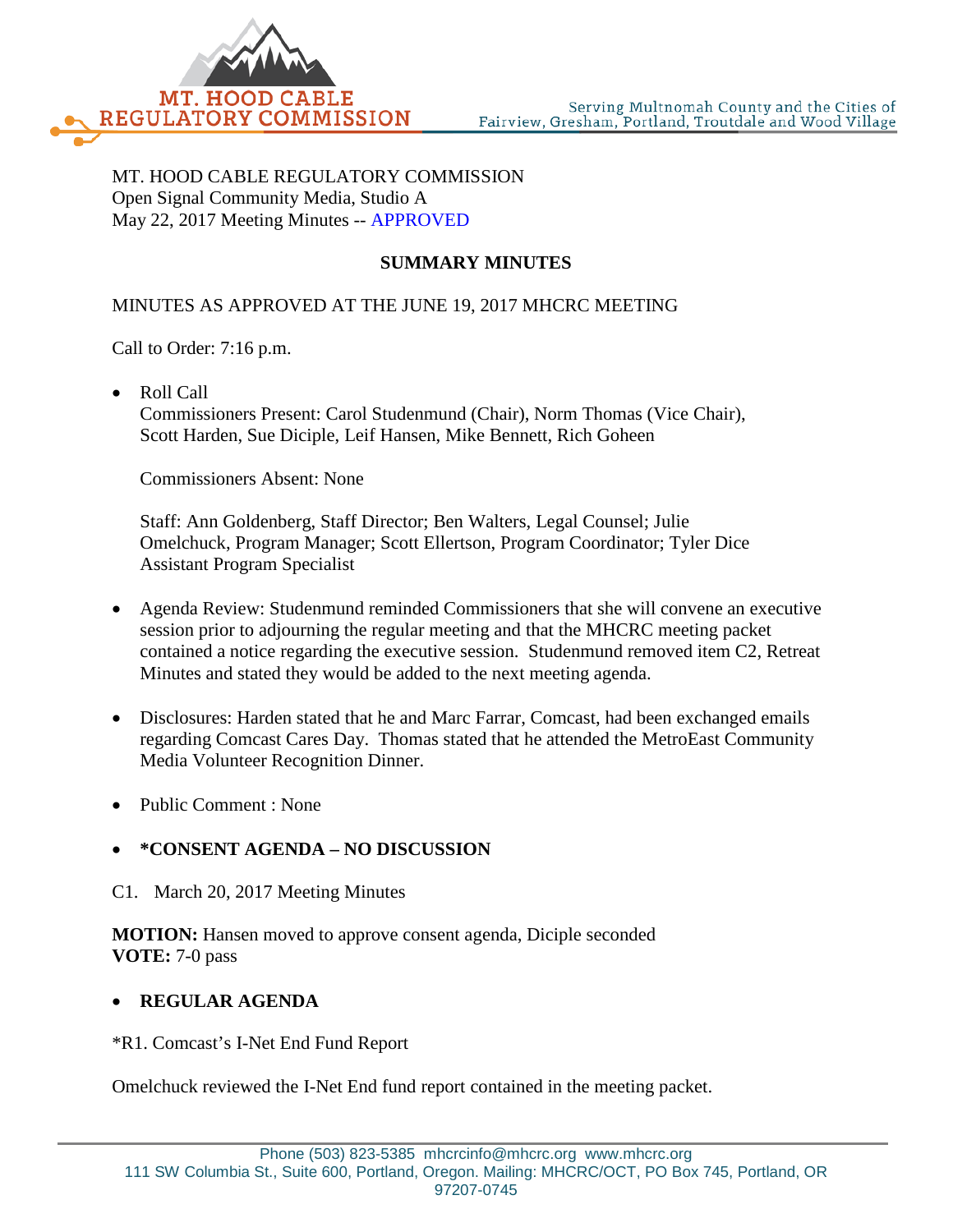In response to a question from Bennett, Omelchuck stated that she is unable to confirm if the fund is accruing interest and that she would need to research the MHCRC's ability to track any interest related to the fund since the fund is retained by Comcast.

**MOTION:** Thomas moved to accept Comcast's 2016 I-Net End-Fund Report. Bennett seconded.

**VOTE:** 7-0 pass

- Staff Activity Reports and Updates
	- FCC proceedings

Goldenberg said Portland joined the NATOA Smart Cities Siting Coalition to file comments on the Mobilitie petition, which questions about how municipal public rightof-way (PROW) authority impacts wireless deployment. The issue of PROW in the wireless era is also being disputed with two new FCC Notices of Potential Rule Making (NPRM). Portland and the MHCRC are also part of the national coalition that will file comments on both wireline and wireless notices later in June. Comments on the Net Neutrality NPRM are due June 19, 2017, and the MHCRC and the City of Portland will be filing comments. Consumer privacy is also a hot topic, partially due to the City of Seattle recently passing new code language that affects the cable operators in its area. Staff is developing a brief regarding this issue and Goldenberg plans to provide additional info on this topic at the next meeting.

• Federal legislative updates

Goldenberg discussed the Mobile Now Act, which is currently being considered in Congress and features similar PROW local authority challenges. In response to a question from Diciple, Goldenberg stated there are PROW issues for cities at the federal level in both Congress and the FCC. The implications are loss of control over municipal assets, such as light poles, and loss of income from the use of PROW.

• 2017 Oregon legislative session

Goldenberg said similar PROW challenges had emerged in Oregon's legislative session, but no bills are moving forward. One bill moving forward that might affect Comcast's withheld property taxes due to a dispute at the state level. Goldenberg stated Ballot Initiative 20 would direct how much the municipalities could collect from franchising PROW. This initiative is not certified at this time.

• FY17-18 Budget process

Omelchuck stated that Fairview, Gresham, Woodvillage and Troutdale have approved the proposed MHCRC Fund Budget. She stated that Portland and Multnomah County are due to present next.

- Election of MHCRC Chair and Vice-Chair Omelchuck reminded Commissioners of their election of officers at the June Meeting.
- MHCRC position appointments

Omelchuck stated that Thomas, Hansen and Goheen are all up for reappointment. Goheen was kind enough to agree to renew his term until a new Fairview rep is located and appointed. Thomas stated that his reappointment is on the consent agenda for Troutdale's next Council meeting.

• Parkrose School District TechSmart grant extension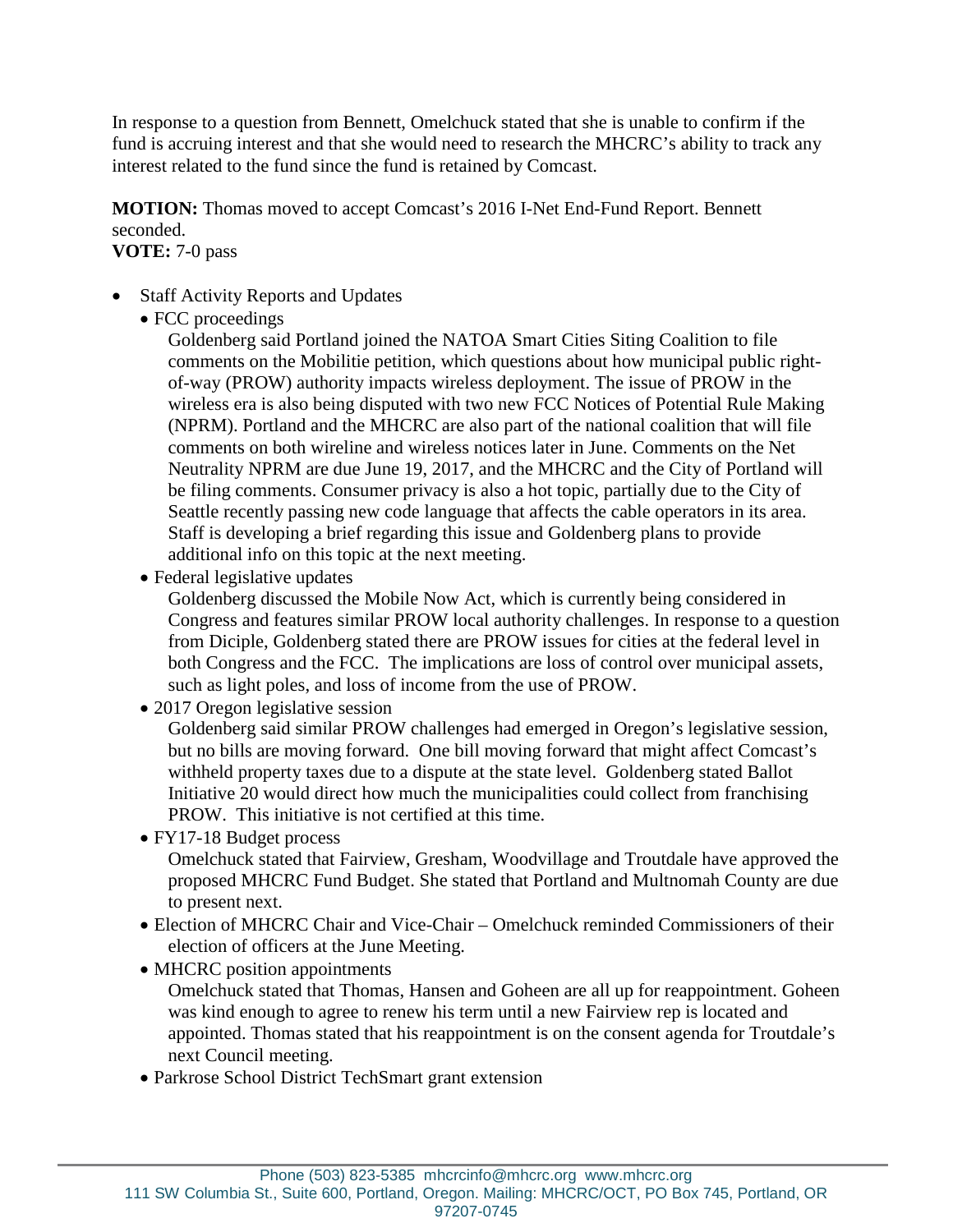Omelchuck stated that she extended the Parkrose TechSmart grant by one year in order to allow additional time for project completion. The Grant Committee discussed this at its meeting and had no objections.

• CTC I-Net needs assessment

Omelchuck stated that an I-Net stakeholder needs assessment would be completed this summer.

• Digital Equity Action Plan (DEAP):

Omelchuck said she attended the national PAWR Wi-Fi Supercluster meeting in San Jose, which related to the MHCRC partnership with other public agencies for work on a pilot program that would provide public wifi in low income neighborhoods. The partners are still in the planning stages for a pilot project. In response to a question from Goheen, Omelchuck stated that partners will use income data from various areas to determine neighborhoods for the pilot. She said the DEAP first annual report out is scheduled for mid July and presentations are scheduled for Multnomah County Commissioners and Portland City Council. Once dates have been confirmed, staff will send commissioners a meeting invite.

- Other
- Committee Reports
	- Finance Committee: none
	- Grant Committee: none
	- Community Needs Ascertainment Committee: none
	- Open Signal (PCM) Board Appointee: Chair Studenmund announced her appointment of Commissioner Diciple as the MHCRC's board member on Open Signals Board. The appointment was effective as of May 22, 2017.
	- MetroEast Board Appointee: Thomas attended last board meeting.
- New business; Commissioner Open Comment
	- Meeting Schedule:
		- June 19 MetroEast
		- July/August recess
		- Budget Approval Schedule:
			- May 31 City of Portland
			- June 15 Multnomah County
- Franchisee Activity Report
	- Frontier: none
	- Marc Farrar, Comcast, stated that April 22 was Earth Day and Comcast Cares Day. Comcast had over 2,100 volunteers across the region. May 20 was Comcast's leaders and achievers scholarship event. Comcast provided \$80,000 in scholorships to 69 seniors; two seniors are Oregon residents and were awarded \$10,000 each. Farrar provided information on Title II designations under Federal law and on net neutrality. Farrar expressed interest in partnering with the DEAP on the Wi-Fi project.
	- Samantha Ridderbush, CenturyLink, described CenturyLink's Teachers and Tech Awards, which provided \$65,000 in teacher technology grants. Ridderbush stated that in June CenturyLink is doing a backpack buddy food drive, where the company will match online funds up to \$1 million. Last year Oregon's match was \$132,000.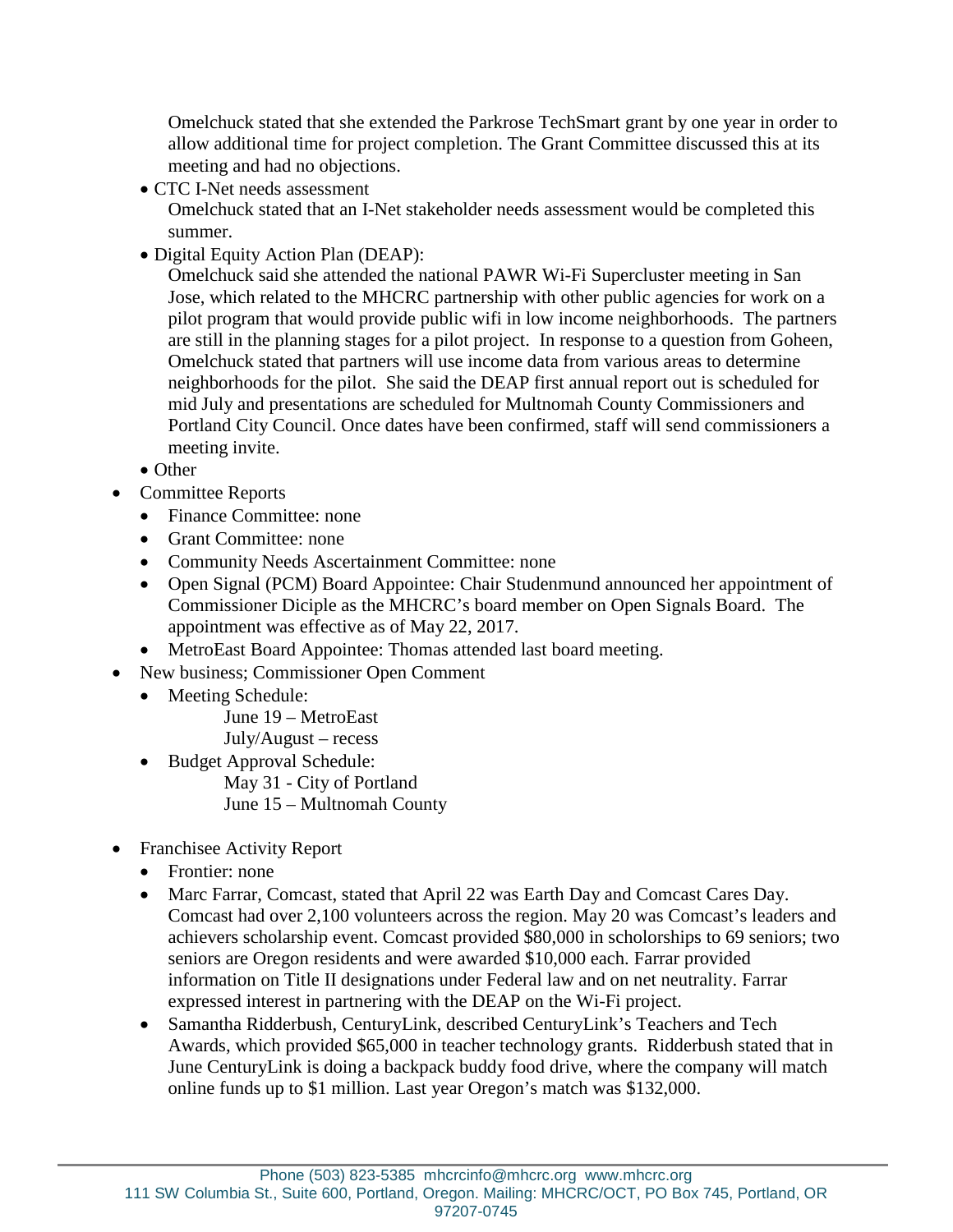- Reliance Connects: none
- PEG Provider Activity Report
	- Marty Jones, MetroEast Community Media, hosted the annual volunteer appreciation dinner. MetroEast in continuing to collaborate with Free Geek and Multnomah County Library in Rockwood and are wrapping up the fourth cohort of students. MeteoEast has found translators to offer classes in seven languages and has expanded hours so that Reynolds School District's youth program can attend. MetroEast received a \$25,000 grant for piloting a summer program in Rockwood. MetroEast also recently received a grant from the Multnomah Bar Association to continue voter education and participation in the community.
	- Justen Harn, Open Signal, noted that Open Signal has completed its replenishment of capital funds from operations. Open Signal has increased hours by 1,248 hours, the rebrand is complete, and the building has been partially been renovated. Open Signal supporters were successful in actively working for full fudning of Open Signal's budget at Portland Council and it was the first time in seven years Open Signal did not have to take a budget reduction. Harn shared a video from a recent advocacy efforts.
- Public Comment
- **Executive Session:**

Studenmund convened Executive Session at 8:25pm pursuant to ORS 192.660(2)(h), which allows the Commission to meet in executive session to consult with the Commission's legal counsel regarding the Commission's legal rights and duties in regard to currently pending litigation.

Representatives of the news media and designated staff were allowed to attend the executive session. All other members of the audience were asked to leave the room. Representatives of the news media were specifically directed not to report on or otherwise disclose any of the deliberations or anything said about these subjects during the executive session, except to state the general subject of the session as previously announced. No members of the news media were in attendance. No decisions were made in executive session.

Walters provided an update regarding the Ranck complaint. Commissioners discussed the court process as it relates to MHCRC work and programs.

Studenmund adjoured the Executive Session at 8:58 and welcomed the audience back into the meeting room.

Studenmund reconvened the Regular meeting at 8:59.

• Adjourn 9:00 p.m.

Respectfully Submitted,